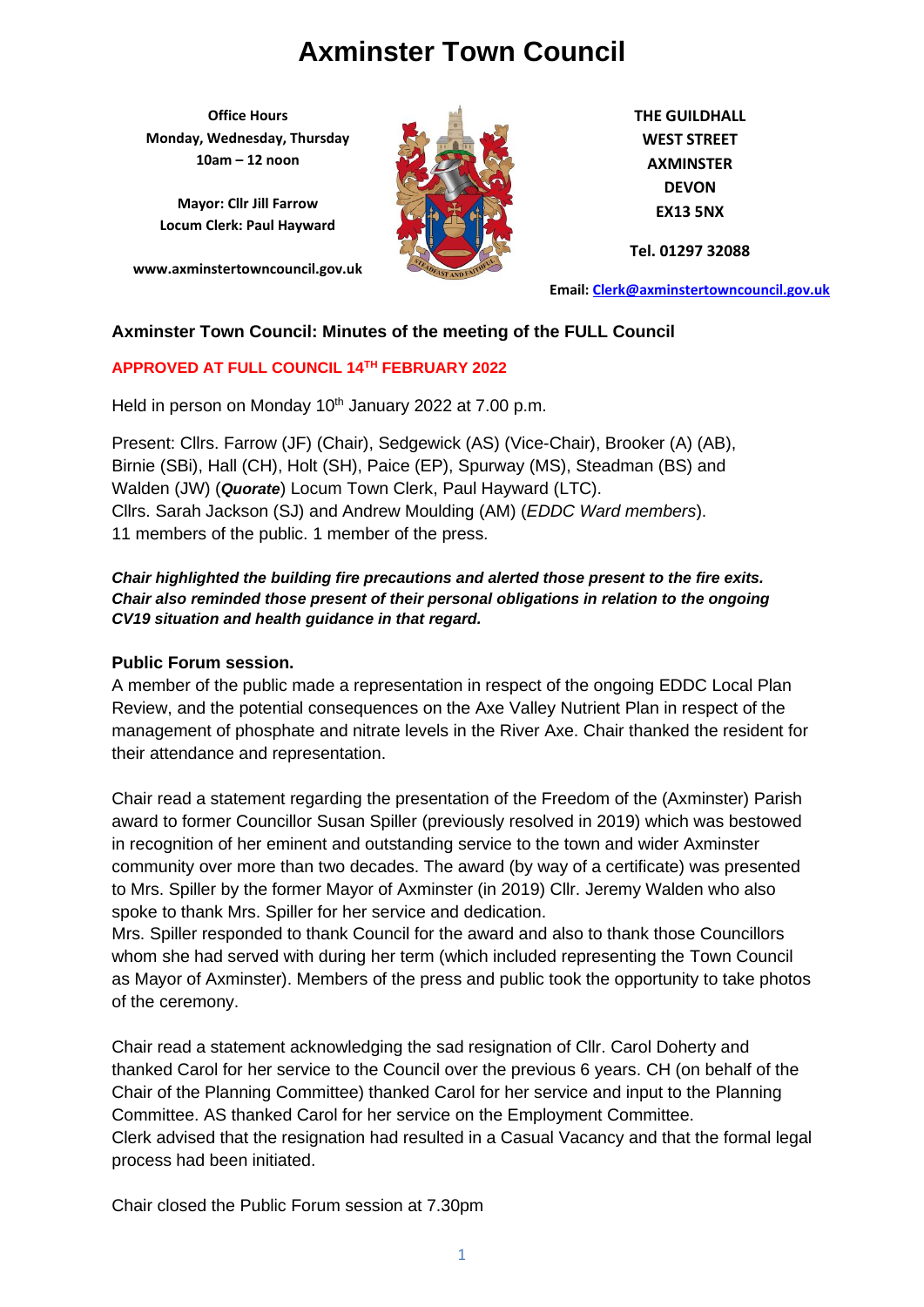**Office Hours Monday, Wednesday, Thursday 10am – 12 noon**

**Mayor: Cllr Jill Farrow Locum Clerk: Paul Hayward**

**www.axminstertowncouncil.gov.uk**



**THE GUILDHALL WEST STREET AXMINSTER DEVON EX13 5NX**

**Tel. 01297 32088**

**Email: [Clerk@axminstertowncouncil.gov.uk](file://///axm-svr-1/company/Templates/Clerk@axminstertowncouncil.gov.uk)**

### **FULL 22/001**

**To note members of committee present:**

Attendance at meeting shown above.

#### **FULL 22/002**

#### **To note and, if thought fit, to approve apologies for absence and reasons therefore:**

Cllr. Brooker (S). Absence noted and reason and apology approved.

Cllr. Leat. Absence noted and reason and apology approved.

Cllr. Mynard. Absence noted and reason and apology approved.

#### **FULL 22/003**

## **To note members of committee not otherwise present and to receive any other apologies for absence:**

Cllr. Ian Hall (DCC) sent his apologies.

#### **FULL 22/004**

## **To receive any declarations of interest from members of the committee in relation to items of business on this agenda and to note any dispensations previously afforded:**

*A declaration at this point does not preclude the need for members to declare any additional interests that may arise during this meeting.*

None declared.

#### **FULL 22/005**

**i) To consider and, if thought fit, to approve the minutes of the FULL Council meeting held on 13th December 2021 and to consider any matters arising from those minutes:** Approval of the minutes proposed by Chair, seconded by Cllr. Walden.

#### Resolved unanimously.

**Minutes signed by Chair as a true and faithful record of the business of that meeting.** ii) Matters arising:

*Public meeting to be arranged to discuss ongoing plans and future of Jubilee Field.* iii) To note the minutes of the Planning Committee held on 20<sup>th</sup> December 2021 and to *consider any matters arising from those minutes. Noted. No matters arising.*

#### **FULL 22/006**

**To consider any matters listed on this agenda that Councillors consider should be dealt with as confidential business as per the provisions of The Public Bodies (Admission to meetings) Act 1960:** None raised by committee members.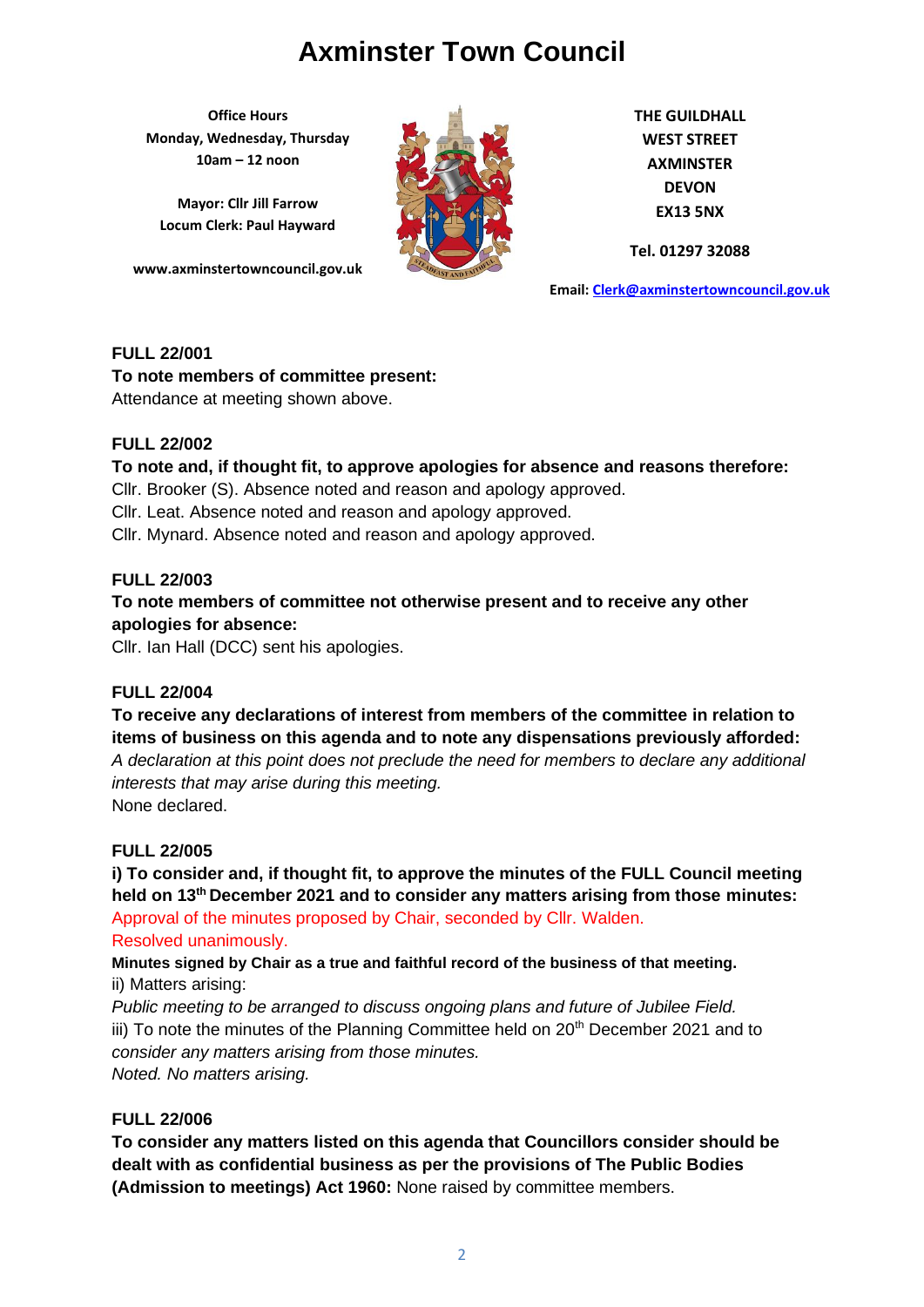**Office Hours Monday, Wednesday, Thursday 10am – 12 noon**

**Mayor: Cllr Jill Farrow Locum Clerk: Paul Hayward**

**www.axminstertowncouncil.gov.uk**



**THE GUILDHALL WEST STREET AXMINSTER DEVON EX13 5NX**

**Tel. 01297 32088**

**Email: [Clerk@axminstertowncouncil.gov.uk](file://///axm-svr-1/company/Templates/Clerk@axminstertowncouncil.gov.uk)**

#### **FULL 22/007**

### **To consider co-option of eligible candidates for the casual vacancy that exists as Town Councillor for the Weycroft Ward:**

**TEL: 01297 32088** LTC confirmed that only one application for co-option had been received by the published deadline and that the candidate's eligibility to stand as a co-opted member had been verified.

It was therefore proposed by Chair, seconded by SBi that Angela Huskisson (AH) be herewith co-opted to serve as Town Councillor for Weycroft Ward. In the absence of Cllr. Huskisson, LTC was delegated to make arrangements to meet with AH and obtain her signature on the formal Declaration of Acceptance of Office form. Resolved unanimously.

## **Chair proposed that agenda item FULL 22/009 be brought forward on the agenda running order. Resolved unanimously.**

#### **FULL 22/009**

**To consider planning matters:**

**a) Planning applications awaiting consideration and decision; the Town Council being a statutory consultee:**

i) 21/3025/MFUL – Land west of Prestaller Farm, off Beavor Lane, Axminster.

Erection of 30 dwellings incl. highways, landscaping and drainage works.

**Chair proposed that Council's Standing Orders be temporarily suspended to allow public representation to be heard. Seconded by JW. Resolved unanimously.** 

*Representation received from a member of the public regarding potential disruption to bats and other wildlife and concerns over removal of established and protected Devon hedgerows.* Chair thanked speaker for their representation.

**Chair proposed that Council's Standing Orders be reinstated to preclude further public representation. Seconded by JW. Resolved unanimously.** 

After lengthy discussion, and representations from members on various issues relating to the application, it was proposed by CH, seconded by SH, that Council did NOT support the application on the following grounds:

i) That the application contravenes EDDC Local Plan Strategy 20 in respect of potential harm to the River Axe and non-compliance with the developing Axe Nutrient Management Plan.

ii) That the development (as proposed) has the potential to exacerbate flooding issues in the Millbrook area and that no measures have been proposed to mitigate or minimise flood risk in this area and in areas downstream/elsewhere in the town.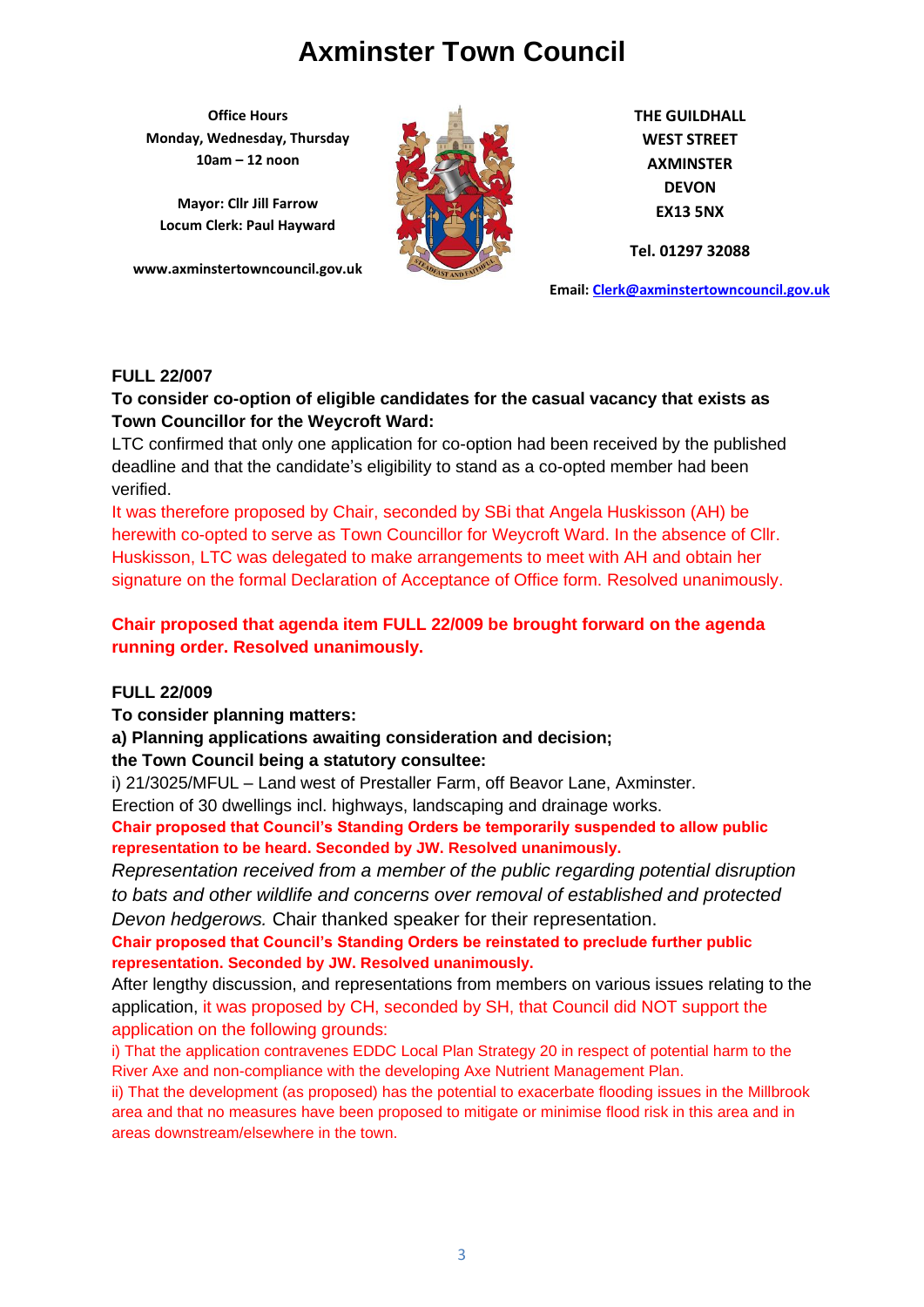**Office Hours Monday, Wednesday, Thursday 10am – 12 noon**

**Mayor: Cllr Jill Farrow Locum Clerk: Paul Hayward**

**www.axminstertowncouncil.gov.uk**



**THE GUILDHALL WEST STREET AXMINSTER DEVON EX13 5NX**

**Tel. 01297 32088**

**Email: [Clerk@axminstertowncouncil.gov.uk](file://///axm-svr-1/company/Templates/Clerk@axminstertowncouncil.gov.uk)**

iii) That the applicant has failed to provide either an Environmental Impact Assessment, or a Waste Audit Statement, to demonstrate how the proposed development would contribute towards the biodiversity and climate change aims and objectives previously agreed as policy by this Town Council (there being no mention of provision for renewable energy services to the dwellings).

measures to safeguard habitats for protected species such as bats and dormice. iv) That the Council has been unable to establish the provision of data/evidence to demonstrate

v) That the applicant has failed to provide satisfactory evidence to demonstrate proposals to alleviate traffic and highway safety concerns within the housing development to the west of the proposed development site which would form the primary point of access for new occupants.

vi) Finally, that Council would wish to see additional landscaping mitigation measures to compensate for the loss of hedgerows, trees and other native habitats.

The motion to object to the application was resolved unanimously.

ii) 21/3194/FUL – Higher Uphay Farm, Membury Road, Axminster.

Erection of roof over existing silage clamp.

It was proposed by CH, seconded by BS, that Council supported the application. Resolved unanimously.

iii) 21/3261/FUL – 10 Beavor Lane, Axminster.

Erection of enclosed porch.

It was proposed by CH, seconded by JW, that Council supported the application. Resolved unanimously.

#### **FULL 22/008**

#### **To consider financial matters:**

#### **a) To consider and, if thought fit, to approve payments for December 2021:**

RFO (PH) had circulated a schedule of payment for December to the value of £17869.21. Payment approval proposed by Chair, seconded by CH. Resolved unanimously.

#### **b) To consider RFO's financial report:**

RFO (PH) had circulated a report for members perusal and review. Noted. No questions for the RFO.

#### **c) To approve the Town Council's expenditure budget and precept demand for 2022-23:**

It was proposed by Chair, seconded by AB, that the expenditure budget for the 2022-23 financial year be set as £342,666 with a precept demand to be sent to EDDC for the sum of £263,161. Resolved unanimously.

Chair gave a short statement acknowledging Council's regret that an increase was necessary at a time of constrained and uncertain household budgets, but adding that the proposed increase was less than 1p per day for a Band D equivalent household when compared to the figure for 2021-22. A more comprehensive statement would be issued prior to the receipt for the EDDC Council Tax demand in March.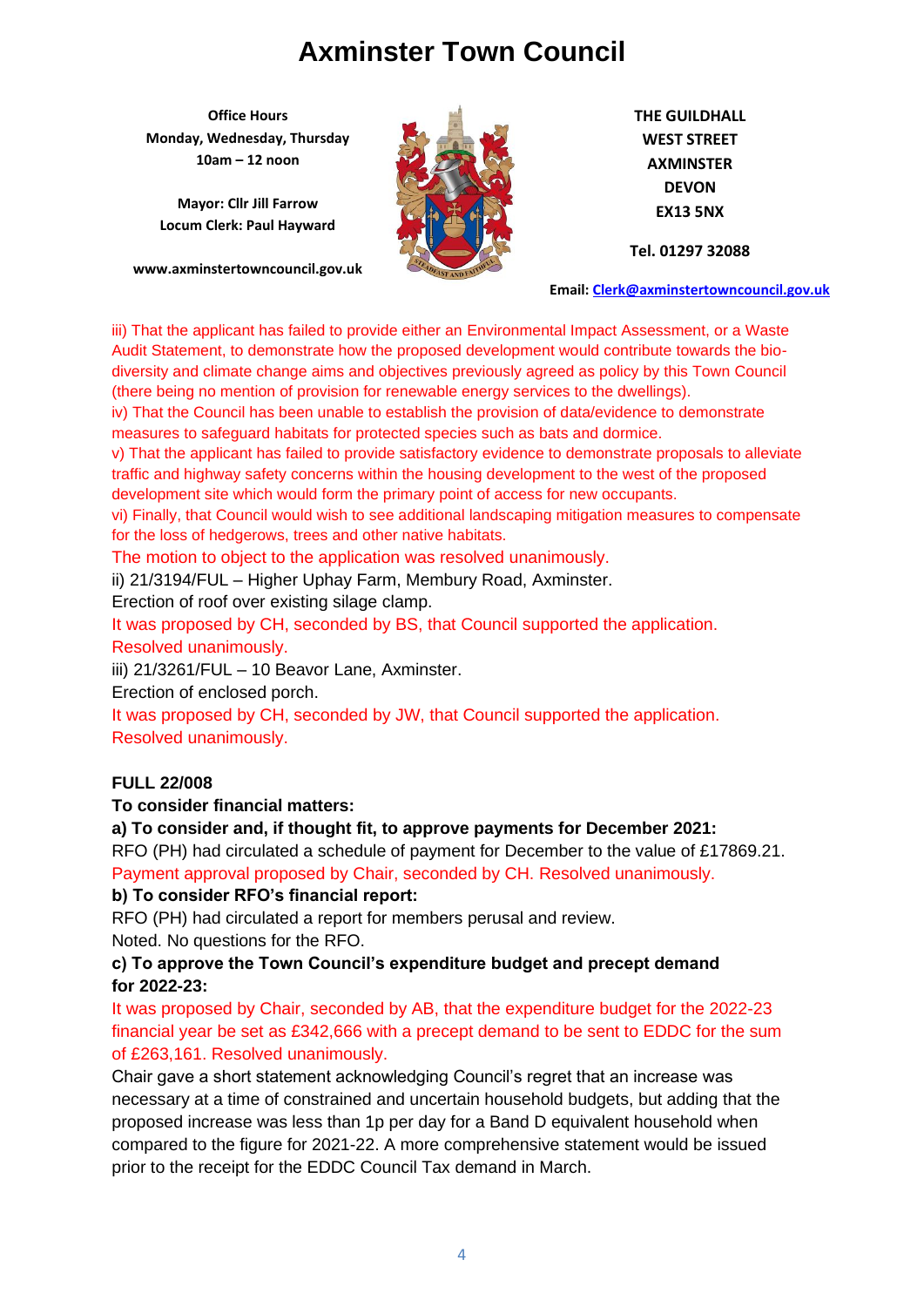**Office Hours Monday, Wednesday, Thursday 10am – 12 noon**

**Mayor: Cllr Jill Farrow Locum Clerk: Paul Hayward**

**www.axminstertowncouncil.gov.uk**



**THE GUILDHALL WEST STREET AXMINSTER DEVON EX13 5NX**

**Tel. 01297 32088**

**Email: [Clerk@axminstertowncouncil.gov.uk](file://///axm-svr-1/company/Templates/Clerk@axminstertowncouncil.gov.uk)**

## **d) To consider re-investment of the maturing Cambridge Deposit Bond:**

It was proposed by JW, seconded by MS, that the maturing capital bond, plus interest paid to date, be reinvested with the same financial institution for a further 12m as per their invitation at the rate notified, and that an additional sum from Council's reserves be added to that cumulative sum to take the entire deposit upto the £85,000 FSCS capped limit to afford Council the maximum level of deposit protection. Resolved 9 votes for, 1 objection.

## **e) To consider recommendation from RFO/LTC that a new current account be opened with Unity Trust Bank and that, once opened, a sum of £85,000 to assist towards Council's Financial Risk Management process and policy:**

It was proposed by Chair, seconded by AS, that the account be opened as expeditiously as possible and that – once opened – a capital sum transfer of £85000 be made. It was suggested that the initial bank mandate signatories mirror those for the primary Lloyds account. Resolved unanimously.

**f) To consider a grant application received from Cloakham Lawn Park Run Group:** Approval of grant award for £1000 proposed by Chair, seconded by SBi. Resolved unanimously.

#### **FULL 22/010**

#### **To consider the options paper for potential Old Courthouse re-purposing:**

AS has circulated an options paper to all members containing 3 potential proposals. After a lengthy discussion, and consideration of the potential uses for the building complex, the current/pending tenancy arrangements and the continued popularity of the public garden, it was proposed by Chair – seconded by CH – that Council wished to categorically discount Option TWO ie. the possible sale of the building to a  $3<sup>rd</sup>$  party and the loss of a community building/space for the town and residents. Resolved unanimously.

AS suggested that the OCH Working Party met once again in light of this unanimous support for retention of the building as a town asset, and consider the two remaining option choices and seek costings for professional fees, building/repurposing works and amenity/service improvements and then bring this matter back to Council with a further report as soon as possible. LTC was directed to liaise with the local Fire Officer to seek a meeting to assess the potential risks. SBi., EP and AB were invited to join the working party group.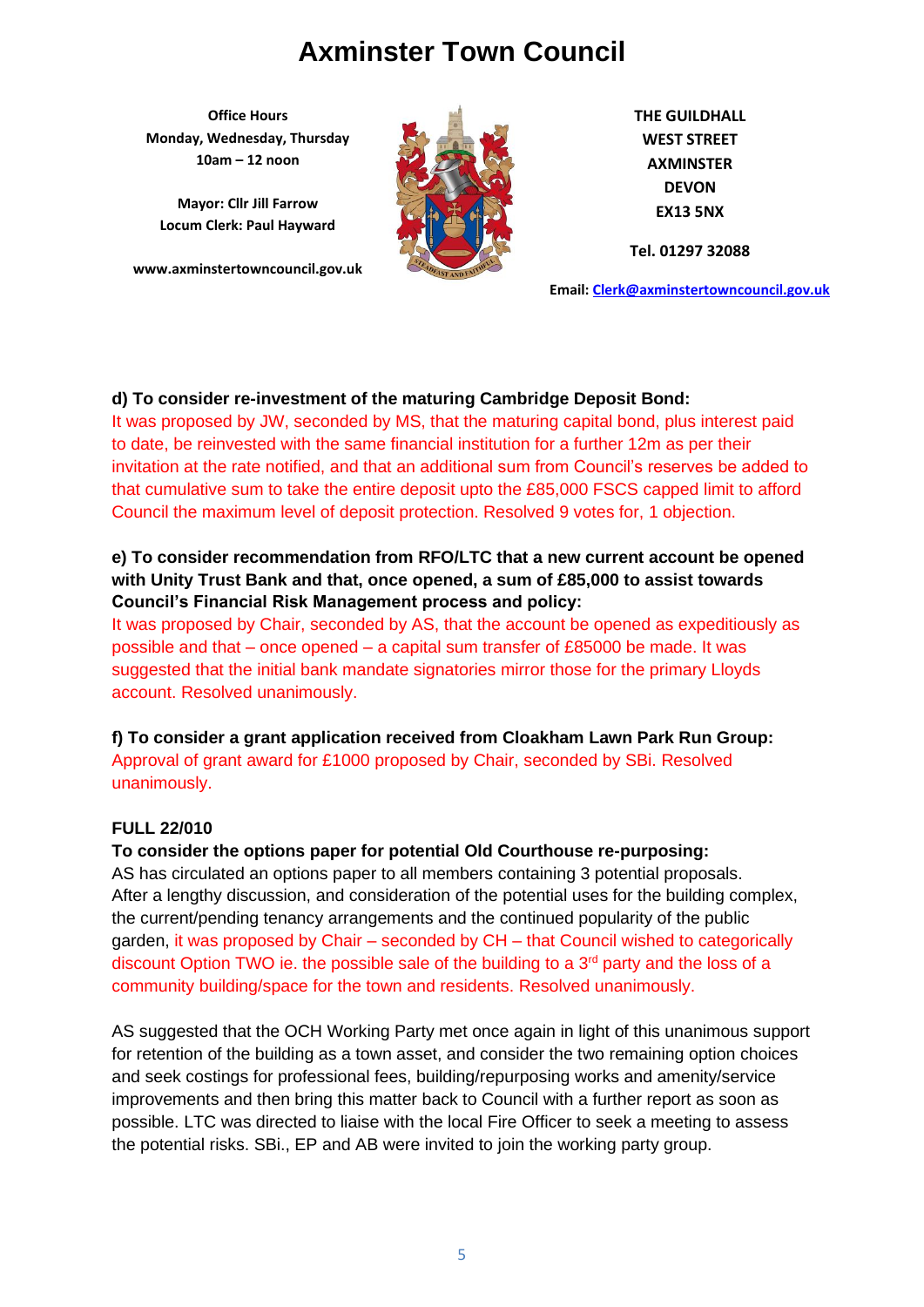**Office Hours Monday, Wednesday, Thursday 10am – 12 noon**

**Mayor: Cllr Jill Farrow Locum Clerk: Paul Hayward**

**www.axminstertowncouncil.gov.uk**



**THE GUILDHALL WEST STREET AXMINSTER DEVON EX13 5NX**

**Tel. 01297 32088**

**Email: [Clerk@axminstertowncouncil.gov.uk](file://///axm-svr-1/company/Templates/Clerk@axminstertowncouncil.gov.uk)**

#### **FULL 22/011**

### **Presentation of the Robin Cross "Citizen of the Year" Award by the Mayor, Cllr. Jill Farrow.**

**TEL: 01297 32088** The Mayor presented the award to Karen Taylor, who had created the Nourish Food Support organisation, thanking her for the incredible volunteer service she provided to those in need within the town and recognising its role in combatting loneliness and encouraging social engagement whilst alleviating food poverty. Invited to say a few words, Karen thanked the Council for the award and outlined the reasons why she had originally established Nourish and highlighted the ways in which she believed it had been of benefit to the town. The award also carried a £100 cash prize  $*$  which Karen kindly donated to the Pippins Community Café.

\* **Section 137 of the Local Government Act 1972 applies.**

#### **FULL 22/012**

**To consider the formal protocol for future meetings of the Town Council and Committees in terms of titles, officer roles, procedure and other aspects of nomenclature:**

After discussion, it was proposed by Chair, seconded by EP, that the following protocols be applied to meetings of the Council and Committees with immediate effect;

i) That Councillors present be identified within the minutes of that meeting.

ii) That Councillors can be referred to by their initials as a means of keeping the minutes concise.

iii) That the Chair of the meeting be referred to as the Chair (as opposed to the Mayor – a civic title) within a Town Council/Committee meeting, with all other members being permitted to refer to one another by their Christian names if they so wished and that this would not be seen in any way as a denigration of their role as a member of the Council.

iv) That the Proper Officer/Attending Officer be referred to by their professional title ie. The Clerk, the RFO etc. (see v. below)

v) That gender titles were no longer required ie. Madame Chair, Mr. Clerk, Cllr. Mrs X, Chairman etc

vi) That the Mayor will be referred to (and addressed) as the Mayor only when wearing the robes (and chains) of that Office whilst on formal Council business. vii) That, wherever possible, the start time of a Council or Committee meeting would be 7pm (19:00hrs).

Resolved unanimously. LTC: Please note and action accordingly.